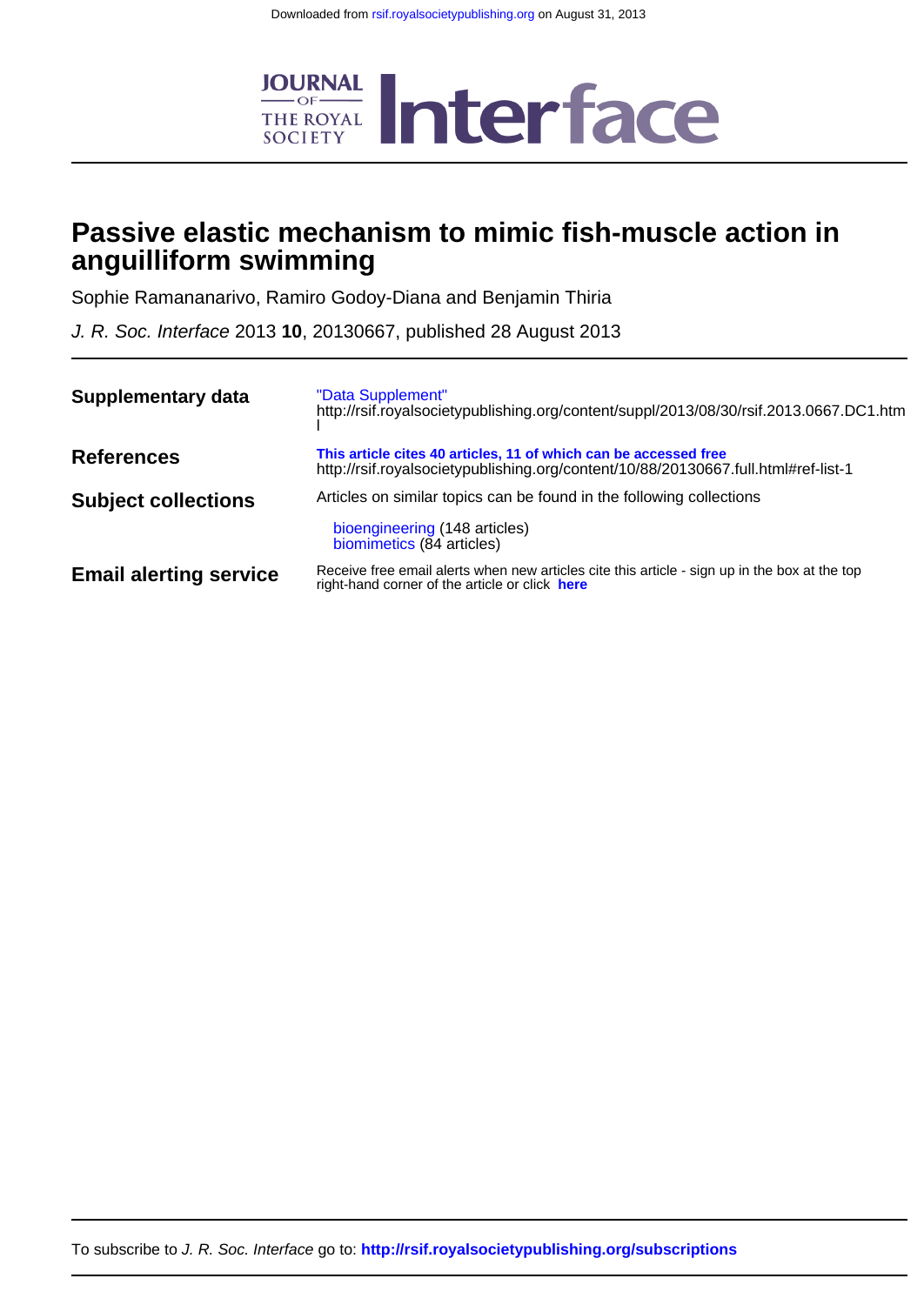

## rsif.royalsocietypublishing.org

# Research



Cite this article: Ramananarivo S, Godoy-Diana R, Thiria B. 2013 Passive elastic mechanism to mimic fish-muscle action in anguilliform swimming. J R Soc Interface 10: 20130667. http://dx.doi.org/10.1098/rsif.2013.0667

Received: 23 July 2013 Accepted: 2 August 2013

#### Subject Areas:

bioengineering, biomechanics, biomimetics

#### Keywords:

fluid - structure interaction, anguilliform swimming, slender body

#### Author for correspondence:

Sophie Ramananarivo e-mail: [sophie.ramananarivo@espci.fr](mailto:sophie.ramananarivo@espci.fr)

Electronic supplementary material is available at<http://dx.doi.org/10.1098/rsif.2013.0667> or via<http://rsif.royalsocietypublishing.org>.



# Passive elastic mechanism to mimic fishmuscle action in anguilliform swimming

#### Sophie Ramananarivo, Ramiro Godoy-Diana and Benjamin Thiria

Physique et Mécanique des Milieux Hetérogènes (PMMH), CNRS UMR 7636, ESPCI ParisTech, UPMC (Paris 6), Université Paris Diderot (Paris 7), 10 rue Vauquelin, 75231 Paris, Cedex 5, France

Swimmers in nature use body undulations to generate propulsive and manoeuvring forces. The anguilliform kinematics is driven by muscular actions all along the body, involving a complex temporal and spatial coordination of all the local actuations. Such swimming kinematics can be reproduced artificially, in a simpler way, by using the elasticity of the body passively. Here, we present experiments on self-propelled elastic swimmers at a free surface in the inertial regime. By addressing the fluid–structure interaction problem of anguilliform swimming, we show that our artificial swimmers are well described by coupling a beam theory with the potential flow model of Lighthill. In particular, we show that the propagative nature of the elastic wave producing the propulsive force is strongly dependent on the dissipation of energy along the body of the swimmer.

# 1. Introduction

Undulatory propulsion is a means of locomotion shared by living organisms over a wide range of scales and in many different media [\[1](#page-7-0)]. From snakes [[2](#page-7-0)] to sandfish [[3](#page-7-0)], from eels [[4](#page-7-0)] to spermatozoa or motile bacteria [[5\]](#page-7-0), net forward motion is achieved by propagating waves along a deformable body. In fluids, the anguilliform swimming dynamics was first addressed in pioneering studies during the 1950s and 1960s by Taylor [[6](#page-7-0)], Gray & Hancock [\[7\]](#page-7-0), Machin [[8](#page-7-0)] and Lighthill [\[9\]](#page-7-0). They established that the propulsive force originates from either viscous friction (the so-called resistive theory) or inertial momentum transfer (Lighthill's reactive model), depending on the regime of Reynolds number, which measures the importance of inertial to viscous actions in a given flow. In both cases, the characteristics of the propagating wave (phase velocity, wavelength and amplitude) are crucial in determining the swimming performance [\[9,10\]](#page-7-0).

A vast amount of theoretical and numerical works has followed [\[10](#page-7-0)–[14\]](#page-7-0), from Stokes or viscoelastic flows related to microorganism propulsion [[5](#page-7-0)] to inertial regimes [\[15,16](#page-7-0)] or three-dimensional geometries [[17\]](#page-7-0). This research shed light on various undulatory swimming modes, and not only provided the basis for a broad spectrum of applications in robotics and engineering at the macroscale, but also in the public health domain where, for instance, sperm swimming speed is significantly related to fertilization success [[18\]](#page-8-0).

In the inertial regime, the most relevant analytical model of fish swimming is Lighthill's reactive theory. Based on a potential flow approximation, Lighthill showed that the estimation of the thrust force requires only the knowledge of the local kinematics at the tail of the deformable body [\[10](#page-7-0)]. Thus, calling  $y$ , the local deflection of the slender body with respect to the axis of swimming (x-axis), and U the swimming velocity, the average total thrust force,  $\langle T \rangle$ , reduces, in the limit of small lateral displacement, to

$$
\langle T \rangle = \frac{1}{2} \rho S [\langle (\partial_t y)^2 \rangle - U^2 \langle (\partial_x y)^2 \rangle]_r, \tag{1.1}
$$

where  $\rho S$  is the added mass of fluid (with  $\rho$  the fluid density and S the swimmer cross section). The subscript r refers to the location of the tail where  $\partial_{x} y$  and  $\partial_t$ y are estimated. This expression of the force is obtained writing that the swimming power  $\langle T \rangle U$  (i.e. the product of the thrust force times the swimming velocity) corresponds to the rate of working done by the fish,  $\langle W \rangle$ , minus the

<sup>&</sup>amp; 2013 The Author(s) Published by the Royal Society. All rights reserved.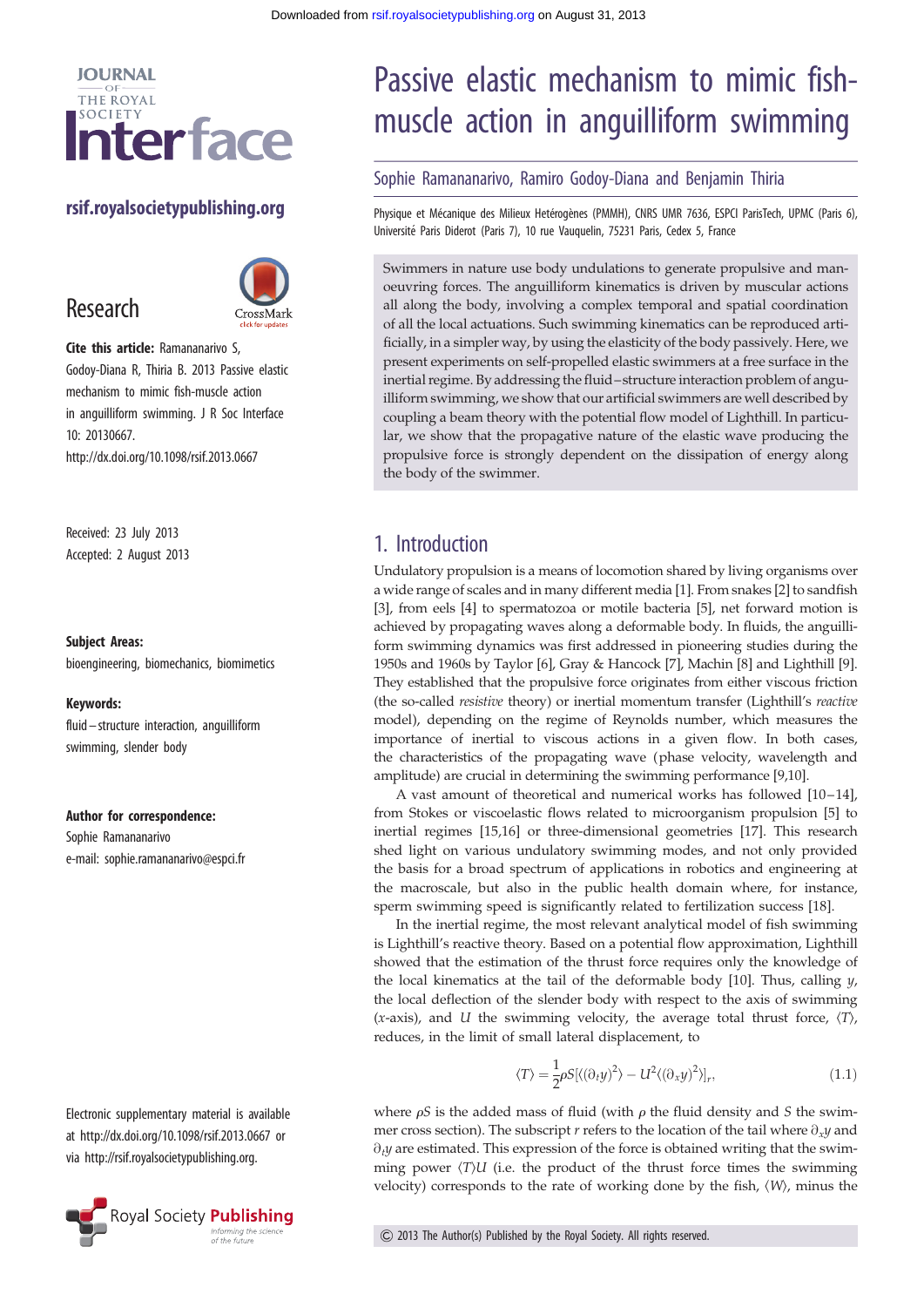<span id="page-2-0"></span>rate of shedding of the kinetic energy associated with lateral fluid motion, say  $\langle T \rangle U = \langle W \rangle - 1/2\rho S \langle (\partial_t y + U \partial_x y)_r^2 \rangle U$ . The part corresponding to the energy transferred to the fluid can be seen as a source of dissipation for the mechanics of the swimming fish, as this energy is lost into the flow. In the case of passive swimmers that rely on elasticity to propagate the undulating motion, this dissipated energy will not be available to sustain the body deformation (see [[19\]](#page-8-0) in the context of energy harvesting). The value of the thrust force depends thus on the nature of the near- body flow field, which is extensively discussed in this work.

For living animals, the kinematics of the propagating wave is obtained by local contractions of the muscles all along the body. The phase velocity, wavelength and wave amplitude are therefore set separately in order to select a specific regime. However, in the case of artificial mimics of real swimmers, a mechanical model of fish-muscle action would require a continuous distribution of actuators [\[20](#page-8-0)]. Such a design is not only complicated, but also difficult to scale down in size. Another approach is to consider a local actuation and use the elasticity of the body to propagate the wave [[16](#page-7-0)[,21](#page-8-0)–[23](#page-8-0)]. The implementation of the forcing that will provide the necessary energy to create the anguilliform kinematics is therefore much simplified.

Here, we present a full description of the mechanics of such self-propelled swimmers using a careful experimental set-up and solving the complete fluid–structure problem of a forced beam in a fluid in the inertial regime. The challenge in the latter is to obtain an estimation of the tail kinematics as a function of the forcing, using a coupled fluid–elasticity approach. The average swimming velocity, along with an estimation of the swimming efficiency, is predicted afterwards by balancing the thrust from Lighthill's prediction and the drag force. We also address the more general problem of wave propagation in bounded media, using a local energy injection. The dynamics of the propagating wave that drives the anguilliform locomotion is shown, in particular, to have a crucial dependence on energy dissipation along the body of the swimmer. Furthermore, we show that in the inertial regime, self-propelled swimmers using passive elastic deformation verify Lighthill's reactive theory even at a free surface. From this work, we confirm the potential of the present experiment to be of importance in the future design of artificial swimmers.

# 2. Results

#### 2.1. Swimming kinematics

The slender swimmer in the present experiment is actuated on one extremity using magnetic interactions. The induced motion of the head is a combination of heaving and pitching, and the resulting body undulations propel the filament on the surface of a water tank (see figure 1 and Material and methods for details).

The present system differs from Lighthill's configuration in that the swimmer is not fully immersed in the fluid (it is placed at the air –water interface to confine its displacements into a two-dimensional plane). In particular, surface waves generated by the moving cylinder radiate energy away from it and may represent an extra source of drag [[24](#page-8-0)–[26](#page-8-0)]. However, this so-called wave drag can be neglected here as the ratio of the wave drag to form drag, proportional to the square of the Weber number [[27\]](#page-8-0), remains small (10<sup>-6</sup> to 0.1).



**Figure 1.** Experimental set-up: (*a*) Top-view snapshots of the swimmer propelling itself forward after the opening of the gates (that are visible at the bottom of the images). (See the electronic supplementary materials, movie S1, seeding particles have been added on the surface to visualize the flow.) (b) Swimmer at the free surface of a water tank consisting of a flexible cylindrical tail made of acrylic polymer. A magnet embedded in the head of the filament is forced to oscillate using the time-varying magnetic field produced by a Helmholtz pair. (c) Successive pictures of a filament over a period of undulation showing the forward swimming velocity,  $U$ , and the speed of the travelling wave,  $v_{\varphi}$ .

We vary the length of the swimmer, L, and the frequency of the sinusoidal forcing, f, while the other parameters are kept constant for simplicity (among them, the amplitude of the prescribed displacement at the head,  $A_f$ , and the flexural rigidity of the body, B). The full kinematics of the swimmer as a function of the experimental parameters is recovered from high-speed camera recordings. From this, we extract the time evolution of the local deflection  $y(s, t)$  (where s is the local curvilinear abscissa along the centreline of the body), the wave speed  $v_{\varphi}$ and the cruising velocity U (figure 1).

The results are plotted in [figure 2.](#page-3-0) Figure [2](#page-3-0)a shows the evolution of the cruising velocity as a function of the beat frequency for different lengths of the swimmer. U is found to be an increasing function of the forcing frequency for all the swimmers tested. It can also be seen that 'short' swimmers are faster than 'long' swimmers in the range of parameters tested. This can be understood by considering the results displayed in [figure 2](#page-3-0)b: for a given forcing amplitude and forcing frequency  $(A_t, f)$ , the tail amplitude,  $A_r$ , is decreasing with L. As thrust is based on the kinematics at the tail, and consequently on  $A_{rr}$  short swimmers will therefore swim faster. More generally, as illustrated in [figure 2](#page-3-0)f, the overall shape of the swimmers tends to decrease in amplitude along the length. This characteristic shape is of course highly dependent on the forcing parameters and the length of the swimmer and is owing to the fact that the energy is not conserved along the body. A further crucial information for the swimming efficiency [\[9\]](#page-7-0) that can be extracted from the kinematics of the undulating filament is the phase velocity,  $v_{\varphi}$ , which is displayed in the inset in [figure 2](#page-3-0)d. A first observation is that, as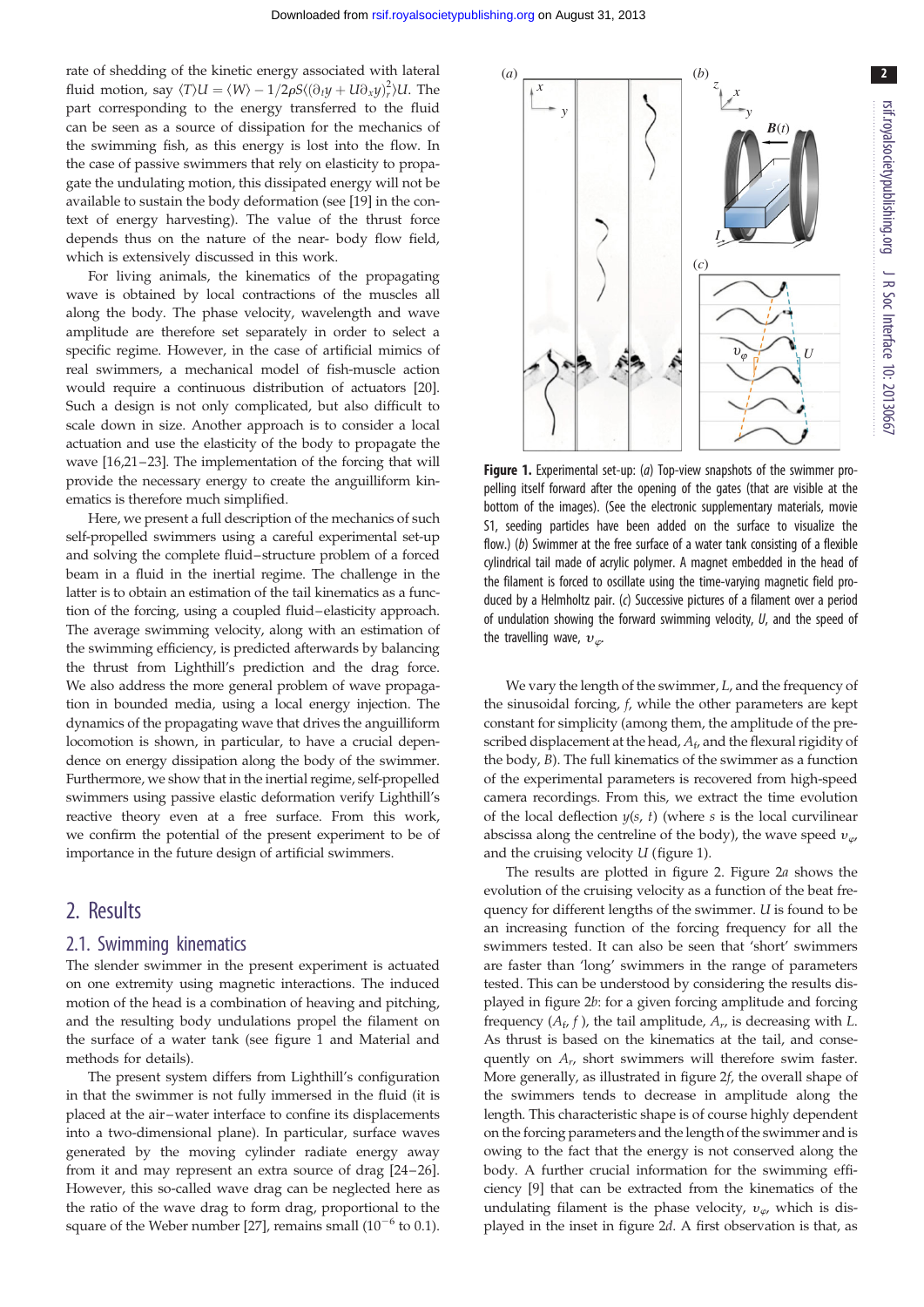<span id="page-3-0"></span>

Figure 2. (a) Swimming velocity, (b) amplitude of the oscillations at the tail and (inset in d) phase velocity, as a function of the forcing frequency. Experimental data plotted in a non-dimensionalized form, as a function of the non-dimensionalized angular frequency  $\bar{\omega}_\text{f}=\omega_\text{f}/\omega_0$ , with  $\omega_0=(2\pi/l^2)(B/(\mu+\rho S))^{1/2}$ : (c) ratio of the cruising velocity and the characteristic actuation speed  $\bar{U}=U/fA_{f}$ , (d) non-dimensionalized phase velocity  $\bar{v}_{\varphi}=v_{\varphi}/\omega_{0}$  (e) amplitude of the oscillation at the tail normalized by that of the head  $\bar{A}=A_r/A_{\rm f}$ . The solid lines correspond to the theoretical predictions of the model presented in the 'Fluid – structure model' section. ( f ) Typical undamped (3 cm long filament forced at 10 Hz) and damped (4 cm long filament forced at 20 Hz) amplitude envelopes (see the electronic supplementary material, movieS2 and S3).

expected, the global behaviour is independent of the length of the filament.

All the experimental observations can be collapsed by plotting the data in a compact form using the characteristic lengths and velocities of our system. We define  $\omega_0$  as the natural relaxation frequency of the elastic filament:  $\omega_0=(2\pi/L^2)(B/(\mu+\rho S))^{1/2}$ , with  $\mu$  its mass per unit length. Figure  $2c-e$  displays, respectively, the non-dimensionalized swimming velocity  $\bar{U} = U/fA_f$ , phase velocity  $\bar{v}_{\varphi} = v_{\varphi}/\omega_0 L$ and amplitude  $\bar{A} = A_r/A_f$ , as a function of  $\bar{\omega}_f = \omega_f/\omega_0$ , where  $\bar{\omega}_{\rm f} = 2\pi f$  denotes the angular frequency. Note that  $\bar{U}$ has the same form as the inverse of the Strouhal number, as defined in the context of self-propelled swimmers (e.g. [\[20,28](#page-8-0)]).  $\overline{U}$ , which compares the characteristic speed of the imposed head oscillations to the cruising speed, decreases and converges to an asymptotic value. Its decay has to be compared and correlated with the decrease of  $\bar{A}$  with  $\bar{\omega}_{\text{f}}$ , that is a consequence of passive elastic propagation.

#### 2.2. Fluid – structure model

In the following section, we aim to understand the mechanisms involved in the motion of the filament, to be able to predict what would be the output from a given forcing, and conversely what would be the required forcing to achieve a given kinematics. The filament is modelled as a forced slender beam [[29\]](#page-8-0) of length *L* with circular cross section  $S = \pi d^2/4$  (with *d* its diameter), mass per unit length  $\mu$  and stiffness B. It is immersed in a uniform fluid of density  $\rho$ , moving at velocity U. We neglect, in the present model, any effect of the interface by considering a filament moving in the bulk. The beam obeys the Euler –Bernouilli equation

$$
\mu \partial_t^2 \mathbf{r} + B \partial_s^4 \mathbf{r} - \partial_s (T \partial_s \mathbf{r}) + f \,\hat{\mathbf{n}} = 0,\tag{2.1}
$$

with s the curvilinear coordinate,  $r(s, t) = (x,y)$  the beam position,  $f$  the fluid forces acting on the beam,  $T$ , a tension in the plate that enforces the inextensibility condition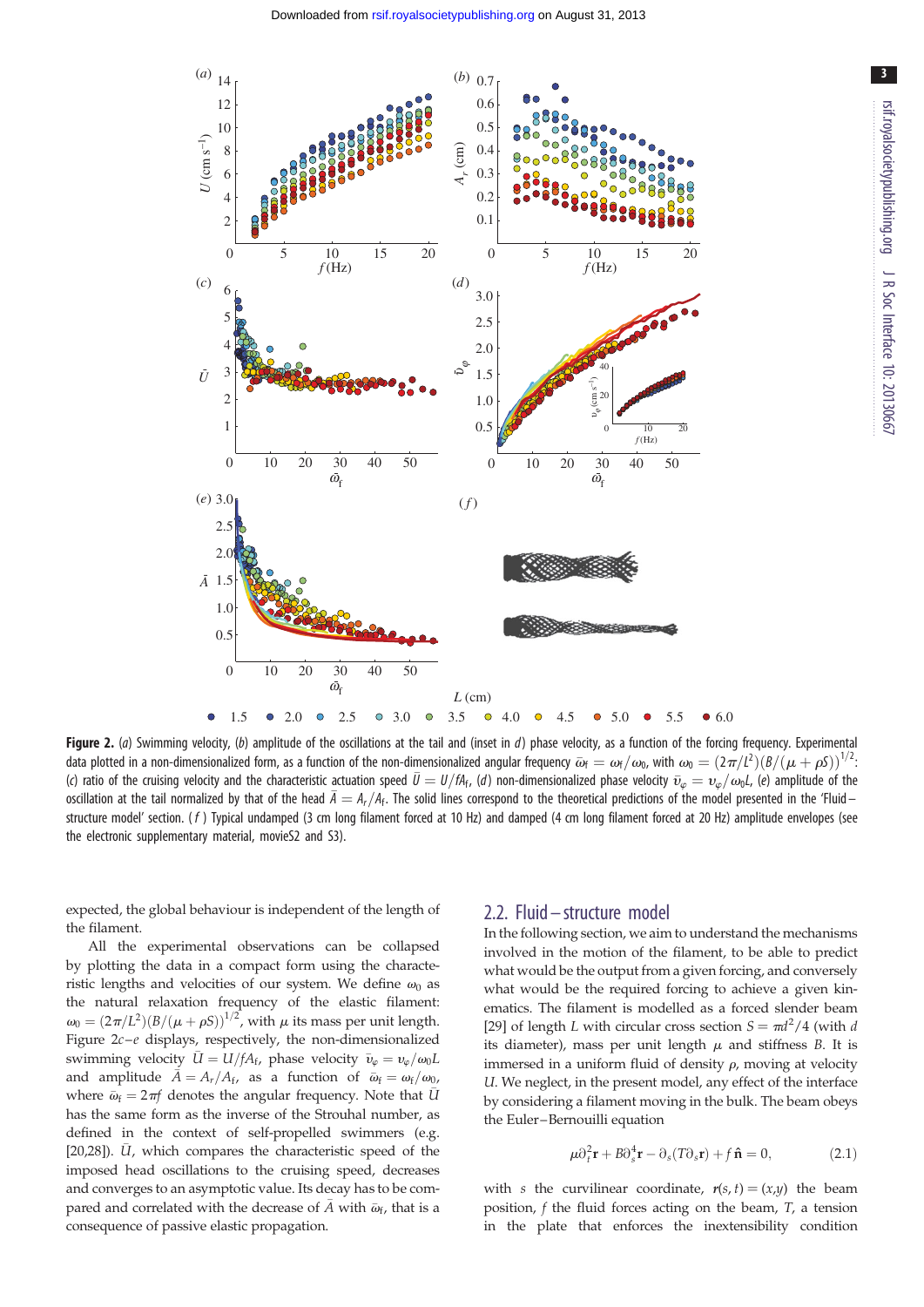4

<span id="page-4-0"></span>

**Figure 3.** (a) Definition of the coordinates and geometry of the beam model considered. Simulated motion of the beam when implementing equation (2.7) gradually: (b) with only the two first terms describing a classic elastic beam (c) adding the 'flag' terms in brackets, (d) adding the quadratic fluid term. (Online version in colour.)

 $\|\partial_s \mathbf{r}\| = 1$  and  $\hat{\mathbf{n}}$  the unit vector normal to the beam (figure 3*a*). The extremity of the beam in  $s = L$  is free, that is  $\partial_s^3 y(L,t) = \partial_s^2 y(L,t) = 0$ . The head of the filament (s = 0) is actuated with a prescribed periodic displacement and rotation:  $y(0, t) = A_f \cos(\omega_f t), \ \partial_x y(0, t) = \theta_f \cos(\omega_f t + \phi)$ , with  $\omega_f$  the angular frequency,  $\theta_f$  the maximal rotation angle of the head and  $\phi$  the phase shift between pitching and heaving (see also [[30\]](#page-8-0)).

In the limit of slender structures  $(d/L \ll 1)$ , and for purely potential flow, Lighthill provided a leading order expression of the fluid force acting on the beam [\[31](#page-8-0)]. This so-called reactive force results from the reaction of the fluid accelerated by the body movements and can be expressed as [[32,33\]](#page-8-0)

$$
f_r = -M(\partial_t u_n - \partial_s(u_n u_t) + \frac{1}{2}u_n^2 \kappa), \qquad (2.2)
$$

where  $M = \rho S$  is the added mass per unit length owing to the fluid,  $\kappa$  is the beam curvature,  $u_t$  and  $u_n$  are the longitudinal and normal components of the beam velocity, respectively, relative to the uniform water flow (so that  $\partial_t \mathbf{r} - \mathbf{U} = u_t \hat{\mathbf{t}} + u_n \hat{\mathbf{n}}$ , with  $\hat{\mathbf{t}} = \partial \mathbf{r}/\partial s$  the unit vector tangent to the filament). Another contribution for the fluid force is added to account for the loss of energy along the swimmer. Considering that the transverse Reynolds numbers encountered



**Figure 4.** (a) Successive computed shapes superimposed to pictures of a 4.5 cm long swimmer forced at  $f = 19$  Hz and (b) the corresponding experimental and theoretical amplitude envelopes. (Online version in colour.)

in the present experiment are  $Re_t = A_f \omega_f d/v \approx 10-140$ , this term is given the classic quadratic form (e.g. [[6](#page-7-0)[,34,35](#page-8-0)])

$$
f_{\rm d} = -\frac{1}{2}\rho dC_{\rm d}|u_{\rm n}|u_{\rm n},\tag{2.3}
$$

with  $C_d$  the drag coefficient associated to transverse motions.

Inserting  $f = f_r + f_d$  into equation (2.1) and projecting the equation on the  $x$ - and  $y$ -axes gives two coupled dynamical equations for  $x(s, t)$  and  $y(s, t)$ . Following Eloy et al. [[33\]](#page-8-0), the equations are decoupled by first using the x-projection to evaluate the tension  $T$ , and then eliminating  $x(s, t)$  and its derivatives using the inextensibility condition (see also [[36\]](#page-8-0)). We assume that the lateral deflections are small  $(y \ll L)$  and  $\partial_s y \ll 1$ ) and discard the terms of order larger than  $y^2$ . The curvilinear coordinate  $s$  is approximated by its abscissa  $x$ , the first corrections coming up through this substitution being of order  $y^3$ . This yields the weakly nonlinear dynamical equation

with

and

$$
f_r = -M(\partial_t^2 y + 2U\partial_t \partial_x y + U^2 \partial_x^2 y) + O(y^3)
$$
 (2.5)

 $\mu \partial_t^2 y + B \partial_x^4 y - f_r - f_d + O(y^3) = 0,$  (2.4)

$$
f_{\rm d} = -\frac{1}{2}\rho dC_{\rm d}|\partial_t y + U\partial_x y|(\partial_t y + U\partial_x y). \tag{2.6}
$$

Equation (2.4) is non-dimensionalized using L and  $L^2 \sqrt{\mu/B}$ as characteristic length and time. It reads

$$
(1 + \tilde{m})\partial_{\tilde{t}}^2 \tilde{y} + \partial_{\tilde{x}}^4 \tilde{y} + \tilde{m}[2\tilde{U}\partial_{\tilde{t}}\partial_{\tilde{x}}\tilde{y} + \tilde{U}^2 \partial_{\tilde{x}}^2 \tilde{y}] + \tilde{\alpha}|\partial_{\tilde{t}}\tilde{y} + \tilde{U}\partial_{\tilde{x}}\tilde{y}|(\partial_{\tilde{t}}\tilde{y} + \tilde{U}\partial_{\tilde{x}}\tilde{y}) = 0.
$$
 (2.7)

The dimensionless quantities are noted with tildes;  $\tilde{U} = UL\sqrt{\mu/B}$  is the reduced velocity,  $\tilde{m} = M/\mu$  the mass ratio and  $\tilde{\alpha} = \frac{1}{2} \rho d C_d L / \mu$  the non-dimensionalized damping coefficient. Note that  $\tilde{\alpha}$  depends on L, which reflects the increasing effect of damping when the filament is longer. Equation (2.7) is solved numerically (see Material and methods) using the experimental parameters. Here, the only unknown parameter is the transverse drag coefficient  $C_d$ . It is determined using a minimization approach (see Material and methods). Figure 4 shows the experimental and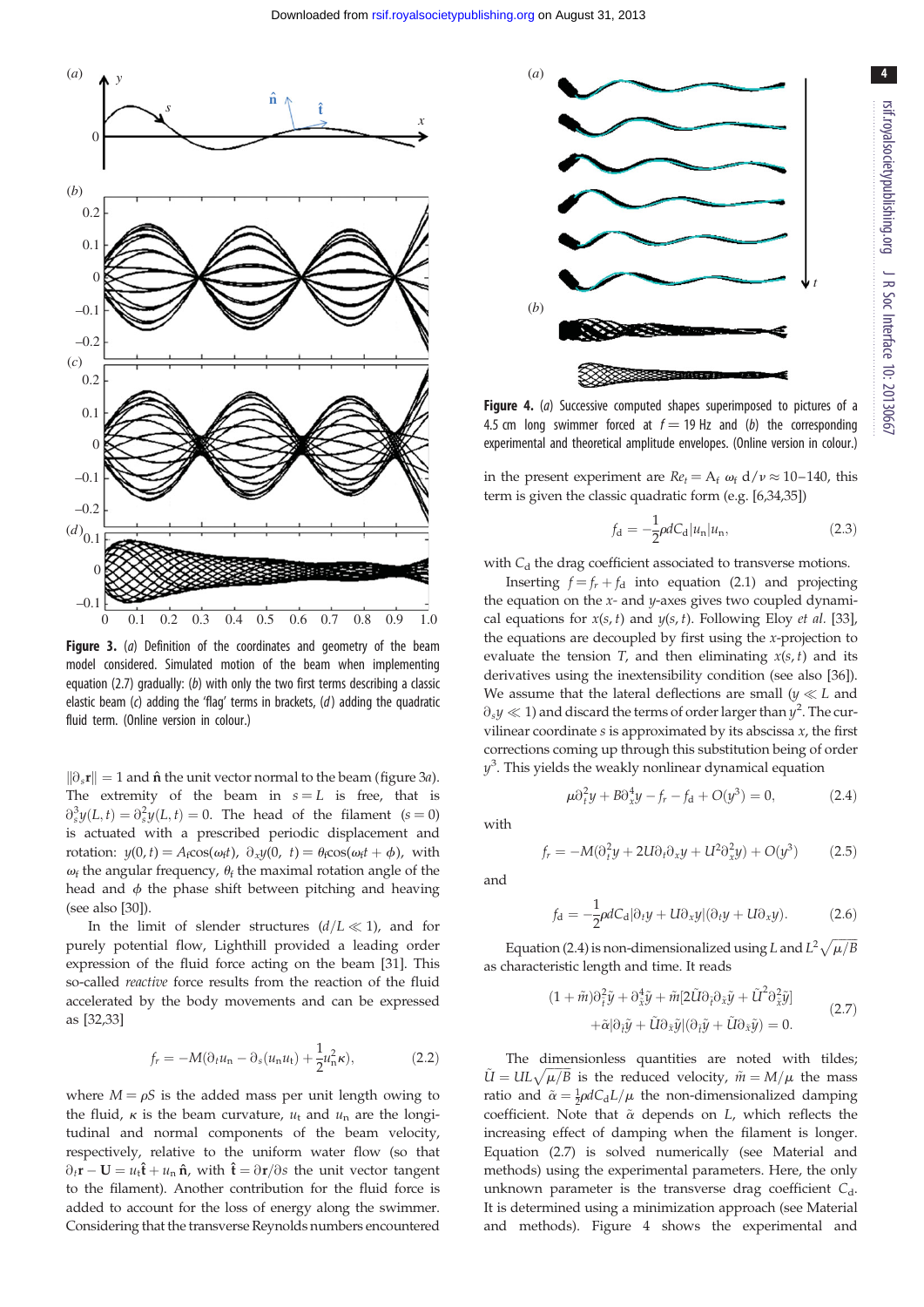computed time dynamics of a 4.5 cm long filament, using the obtained value of  $C_d$ .

The first two terms of equation (2.7) are the classic ingredients of the beam equation: the inertia of the beam (with an added mass effect owing to the surrounding fluid), balanced by an elastic restoring force. The action of the fluid brings two additional effects: a quadratic dissipation term (last term) and a 'flag' term (in square braquets) which depends on the swimming velocity U. The flag term is known to cause the beam to flutter above a critical flow velocity (this is called the flapping-flag instability, e.g. [[29,37](#page-8-0)–[39](#page-8-0)]). In the range of parameters of the experiments ( $\tilde{m} \approx 0.96$ ,  $\tilde{U} \in [0.2 - 4]$  and  $\tilde{\alpha} \in [50 - 150]$ ), the dissipative part has an order of magnitude 10-30 times greater than the other dimensionless fluid term, which makes it the main fluid contribution in the dynamical balance.

Interestingly, in our system, this term is also responsible for the wave propagation along the beam, a specific feature of anguilliform swimming; this is a non-trivial question as such bounded elastic systems usually produce, by definition, standing waves. Indeed, the implementation of the first two terms describing the elastic beam (i.e. without any losses in transmission) yields a stationary wave [\(figure 3](#page-4-0)b). When adding the 'flag' term, the obtained kinematics slightly departs from a standing wave, but the velocities reached by the swimmers are not sufficient to trigger propagation (figure  $3c$ ). The flag forces related to the upstream velocity U have thus a minor effect on the mechanism of propagation, because our range of parameters lies below the onset of the flapping [[40\]](#page-8-0). This assertion is supported by the fact that, experimentally, the kinematics of the filament is similar when swimming behind the gates  $(U = 0)$  and when moving freely at its cruising velocity along the water tank (see the electronic supplementary materials, movie S1). However, including the quadratic fluid force does enable propagation by drawing enough energy from the beam to prevent the build-up of a standing wave (figure  $3d$ ). This dissipative action of the surrounding fluid is thus decisive, in that it allows the undulations to develop into a travelling wave.

It is important to note that, physically, the quadratic term in equation (2.3) reflects the kinetic energy lost into the fluid through transverse flow separation at each half-stroke (e.g. [[41](#page-8-0)]). In Lighthill's theory, the estimation of the thrust generated by the swimmer is based on considerations of momentum and energy losses [[9](#page-7-0)]. Our system differs from this theory in that, energy is not only wasted from the tail, but also from the sides. Dissipation thus contributes to the energy balance through an additional wasted kinetic energy term that can be written in a similar way to the kinetic energy lost in the wake. The available energy to produce thrust is hence reduced, but the global mechanism for propulsion remains unchanged. At first approximation, the expression of the thrust, taking into account quadratic dissipation, has the form given by equation (1.1) but with a correction factor depending on the transverse drag coefficient  $C_d$ . For the determination of the cruising velocity and the swimming efficiency, this correction is taken into account when balancing the expression of the thrust force with the global drag of the swimmer, through the adjustable coefficient  $C<sub>D</sub>$ . Transverse flow separation impacts the performance of the swimmer mostly by damping the body oscillations along its length (owing to the fact that energy is extracted from the solid and transferred univocally to the fluid).

The results of the numerical simulation are plotted in [figure 2](#page-3-0) in solid lines. The phase velocity is computed a posteriori from the simulated motion of the beam. The measurement is performed in the same way as for experimental data, by tracking in time, the position of the points of the swimmer crossing the body midline. Comparison between experimental data and theoretical predictions shows a good agreement, with a relative deviation of 22% for  $\bar{v}_{\varphi}$  and 29% for  $\bar{A}$ . This confirms the ability of the present model to describe our system and to predict the tail amplitude as well as the phase velocity.

One should note that, despite the possible surface effects mentioned previously, the model of a fully immersed swimmer described by equation (2.7) provides a good prediction of the time– space dynamics of our surface swimmer. This leads to the conclusion that surface effects may either be negligible or already incorporated in the adjustable quadratic fluid dissipation term (equation (2.3)). A detailed study of the surface deformations is the subject of ongoing work.

#### 3. Discussion

#### 3.1. Swimming speed

Using Lighthill's model (equation (1.1)), we obtain a prediction for the thrust force. The swimming speed reached in the steady-state regime is then determined by a balance between the thrust generated and the drag experienced by the filament. In the regimes encountered here, the swimmer produces a significant wake whose width is set by the amplitude of the tail displacement  $A_{ri}$ ; the drag is hence given the form [[41\]](#page-8-0)

$$
\langle D \rangle = \frac{1}{2} \rho U^2 C_{\rm D} S',\tag{3.1}
$$

where  $C_D$  is a drag coefficient and  $S' = 2A_r \times d$  the effective section. Using a simplified kinematics  $y(x, t) =$  $A<sub>r</sub>cos(2\pi (t - x/\lambda))$  (with  $\lambda$ , the wavelength), the equality between equations (1.1) and (3.1) gives us a first-order estimation of the swimming velocity

$$
U = \Gamma(\lambda, A_r) v_\varphi, \tag{3.2}
$$

where  $\Gamma(\lambda, A_r) = (1 + S' C_D \lambda^2 / 2SA_r^2 \pi^2)^{-1/2}$  is a function of the spatial shape characteristics of the swimmer. Although desirable, a robust measurement or prediction of  $C_D$  for a slender structure whose shape is changing in time is very difficult to perform, especially as the nature of this drag is not a straightforward question.<sup>1</sup> In the following, it has been used as an adjustable parameter and its value of  $C_D \approx 0.23$  is in agreement with the order of magnitude of the drag coefficient of streamlined bodies [\[42](#page-8-0)].

All data points from the present experiments are plotted in the compact form of equation (3.2) in [figure 5](#page-6-0)a. It is noteworthy that, although the theory is based on relatively simple arguments, the data collapse around a single linear relationship. A slight deviation above the master curve is observed for the longest filaments, meaning that the obtained value of  $C_D \approx 0.23$  overestimates the actual drag. This may be related to the enhanced streamlining of the envelope of oscillation observed for long filaments where the amplitude at the tail  $A_r$  is significantly smaller than that of the head.

The estimate of U provided by Lighthill's theory completes the beam model introduced previously in characterizing our swimmer.

5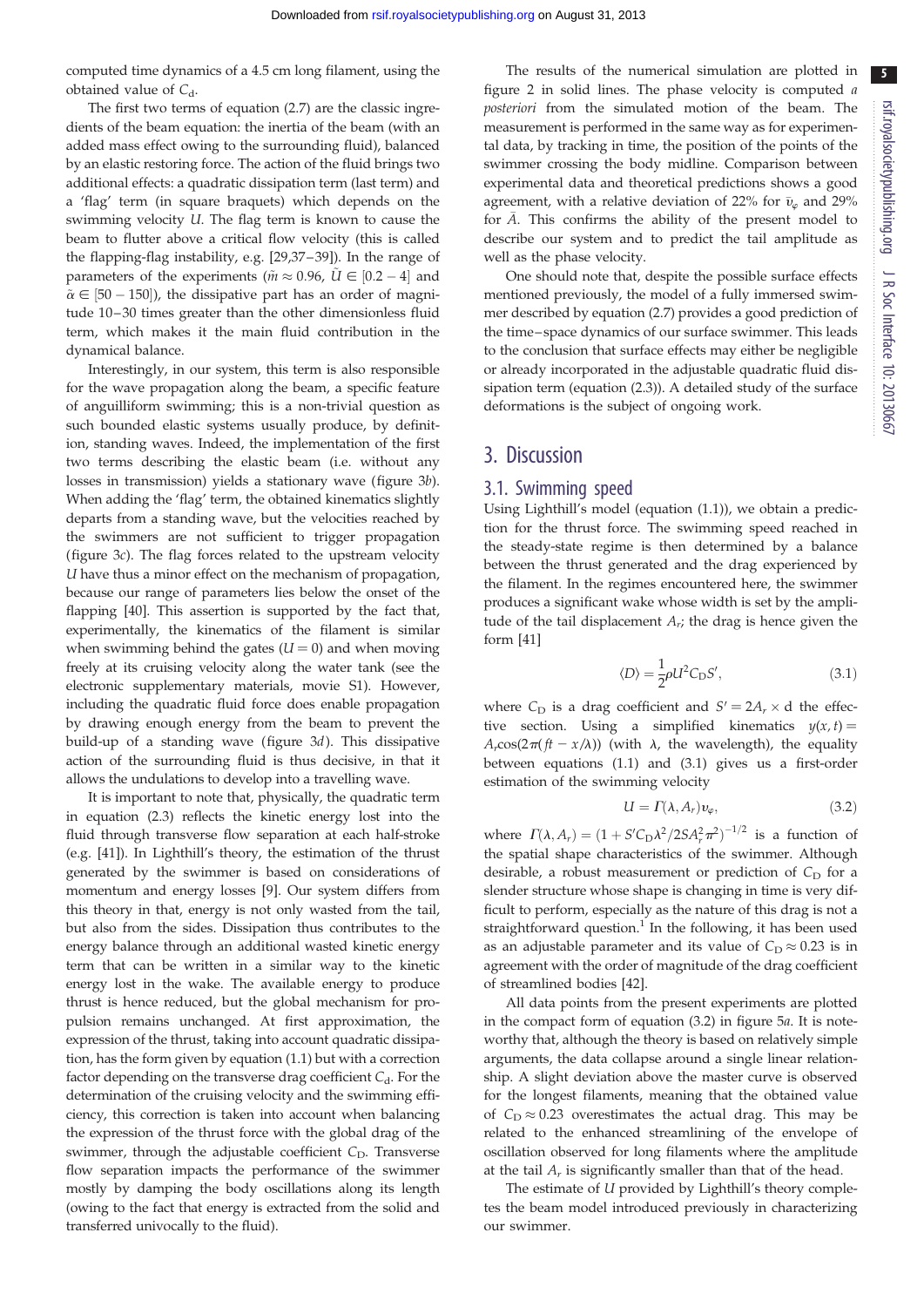<span id="page-6-0"></span>

**Figure 5.** (a) Implementation of equation (3.2) using experimental data. The line of slope unity around which the data line up is the identity defined by Lighthill's theory. A single value of  $C_D \approx 0.23$  was used, which is obtained as an adjustable parameter giving the best fit of all points.  $(b)$  Hydromechanical efficiency, calculated from equation (3.3), plotted against  $\gamma$  which is a function of the kinematic characteristics of the swimmer. The dotted line corresponds to the  $\eta(\gamma) = 1/2(1 + \sqrt{\gamma/(1 + \gamma)})$  function issued from Lighthill's theory.

#### 3.2. Efficiency

Following Lighthill's steps, one can then define an efficiency (similar to the Froude efficiency of a propeller),  $\eta = U\langle T\rangle/\langle W\rangle$ that illustrates the ability of the swimmer to convert the work done by its flexural movements into useful thrust. When the undulation takes the form of a travelling wave of velocity  $v_{\varphi}$ this hydromechanical efficiency can be written (see [\[10](#page-7-0)])

$$
\eta = 1 - \frac{1}{2} (v_{\varphi} - U) / v_{\varphi}.
$$
 (3.3)

In other words, the swimming speed U should tend toward  $v_{\varphi}$  to produce thrust efficiently; U cannot be too close to  $v_{\varphi}$ though, or the thrust generated will not be sufficient to overcome the drag resistance  $\langle D \rangle$  (the limit case  $U = v_{\varphi}$ corresponding to a swimmer slipping into the water without giving it any lateral displacement). Using equation (3.2),  $\eta$ can be expressed as a function of the kinematic characteristics of the swimmer:

$$
\eta = \frac{1}{2} \left( 1 + \sqrt{\frac{\gamma(\lambda, A_r)}{1 + \gamma(\lambda, A_r)}} \right),\tag{3.4}
$$

where  $\gamma(\lambda, A_r) = \pi^3 dA_r / 4C_D \lambda^2$ . The efficiency, calculated from equation (3.3), is plotted against  $\gamma$  using experimental data (figure 5b). The good agreement with the theoretical  $\gamma$ -function of equation (3.4), represented here by the dotted line, confirms the ability of the expression to describe the dependence of  $\eta$  on  $\lambda$  and  $A_r$ . As both lengths result from the elastic response of the filament, equation (3.4) thereby describes how the cost of propulsion changes with the imposed forcing.

In order to make the forcing dependency of the efficiency more explicit and to understand the observed trend in figure 5b,  $\gamma(\lambda, A_r)$  is rewritten by approximating the dispersion relation to that of a beam immersed in a still fluid without any energy losses,  $\lambda = 4\pi^2 (B/(\mu + M)^{1/4} f^{-1/2})$ . It then reads  $\gamma \approx \beta A_r f$ , which is homogeneous with respect to the speed of the lateral displacements of the tail, with  $\beta$  a constant set by the characteristics of the fluid–solid system; this  $\gamma$ -form includes both the input (*f*) and the outcome (*A*<sub>r</sub>) of the 'transfer function' represented by the elastic system. Injecting it into equation (3.4) and noticing that  $\gamma$  is small compared with unity, we get  $\eta \approx 1/2(1+\sqrt{\beta A_{rf}})$ . As observed in figure 5b, swimmers thus experience an improved efficiency when increasing the forcing frequency. Note that contrary to swimmers executing standing waves, which cannot achieve efficiencies exceeding  $1/2$  [\[9\]](#page-7-0), the present system yields values of  $\eta$  systematically higher than  $1/$ 2. This highlights the importance of developing travelling waves along the beam. As mentioned previously, however, passive propagation requires a source of dissipation. This loss of energy causes a decrease in amplitude along the swimmer that is especially pronounced for long filaments or high forcing frequencies (figure  $2f$ ). In the present experiment, the fact that an increase in frequency cannot be dissociated of a decrease in the amplitude  $A_r$  limits the efficiency that can be reached, which consequently is reflected by a saturation in the  $\eta(\gamma)$  curve. This limiting effect of the spatial damping also shows in figure  $2c$ , where  $\overline{U}$  decays with  $\bar{\omega}_{\text{f}}$ . The crucial question for the present swimmers is then to remove enough energy along the passive elastic body to prevent the build-up of standing waves while maintaining a substantial amplitude of oscillation down to the tail. A key parameter is clearly the magnitude of the dissipative term in equation (2.7), which is quite large in the present experiment, but that will most likely to change for other body shapes or fully submersed swimmers.

### 4. Conclusions

We have presented useful results for the design of an easy-tobuild model of a self-propelled swimmer, which could be adapted to other environments and scales. These swimmers differ from fishes in that they are locally actuated and use their elasticity to passively propagate a wave. We fully characterize the swimmer by first developing a model giving a complete description of its dynamics under actuation, and then showing that average swimming speed and efficiency are well predicted by a potential flow theory as introduced by Lighthill.

More precisely, we have shown that the production of anguilliform kinematics is dependent on the ability of the mechanical system to dissipate energy along the body of the swimmer in order to prevent the build-up of stationary waves. In return, this substantial amount of energy lost into the fluid leads to a decrease of the undulations along the length of the swimmer that limits its performance. This non-trivial problem is the focus of oncoming works in relation to previous studies on other passive fluid–elasticity mechanisms relevant to bioinspired propulsion in the inertial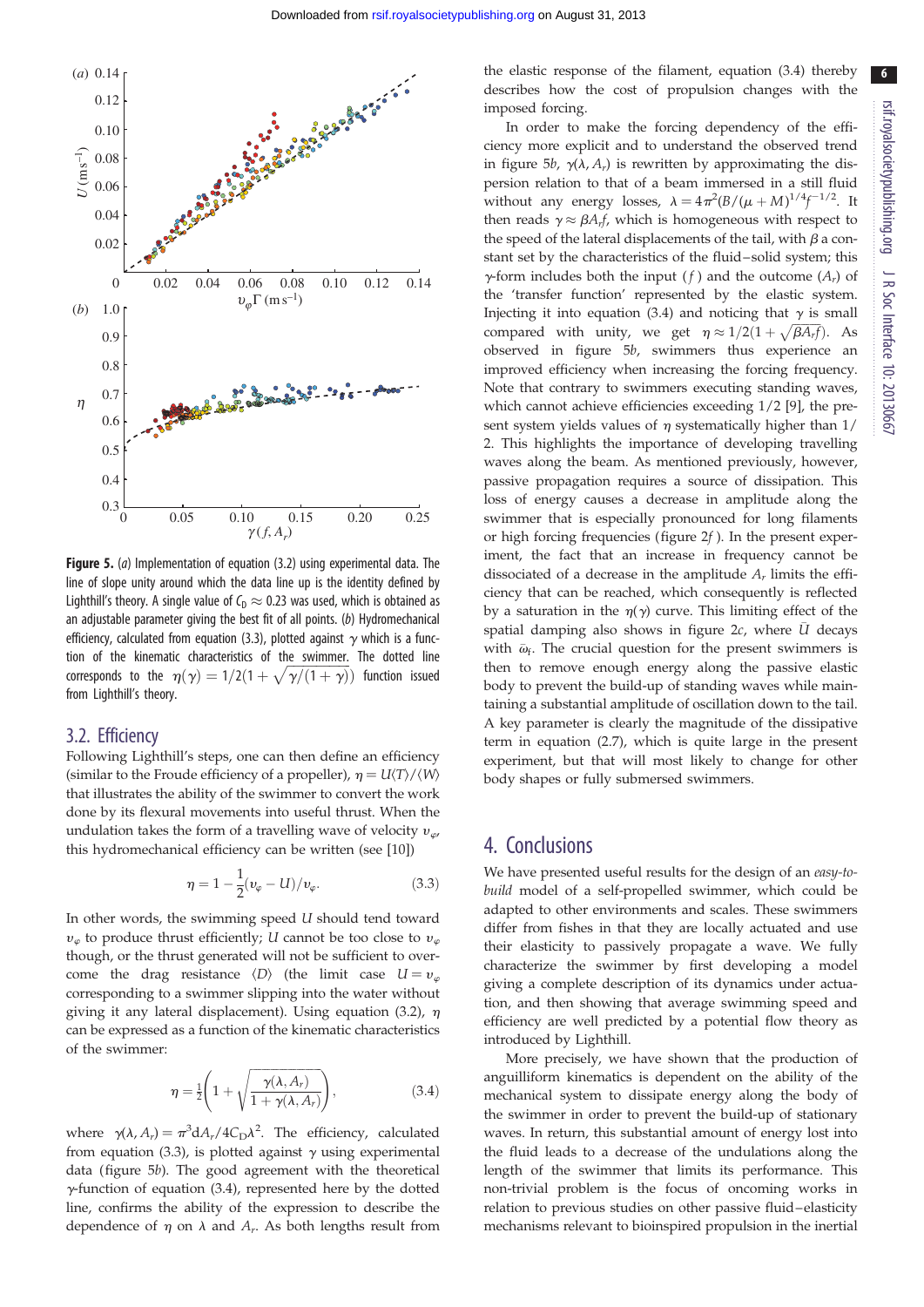<span id="page-7-0"></span>regime [[43,44](#page-8-0)]. Lastly, we have showed that a precise description involves a complete understanding of the nature of the global drag acting against the forward motion. This point will also be studied in near future by taking into account the full kinematics of the swimmer's shape and incorporating viscous effects.

# 5. Material and methods

#### 5.1. Experiments

The swimmers are composed of a slender cylindrical flexible tail (diameter  $d = 460 \text{ }\mu\text{m}$ ; flexural rigidity  $B = 5.4 \times 10^{-10} \text{ }\pm$  $1.0 \times 10^{-10}$  N m<sup>2</sup>) made of acrylic polymer (polyvynil syloxane), with a small embedded magnet constituting the head. They float through capillary forces at the free surface of a water tank  $(12 \times 6 \times 27$  cm) which is placed between a pair of large coils mounted in a Helmholtz configuration ([figure 1](#page-2-0)b). A spatially uniform magnetic field that actuates the head of the swimmer is generated. Applying an AC voltage to the coils produces an oscillating magnetic torque  $\mathbf{T}(t) = \mathbf{m} \times \mathbf{B}(t)$  (where **m** is the magnetic moment of the magnet and  $B(t)$  is the applied field) as the permanent magnet attempts to align with the alternating field. The rotational oscillations of the magnet generate a backwardpropagating wave along the flexible tail, causing it to swim forward. On each run, the swimmer is first held still by a closed gate [\(figure 1](#page-2-0)a), accelerates from rest when the gate opens and reaches rapidly (in a typical time of order  $0.5-1$  s) a steady swimming speed U determined by a balance between the forward thrust generated by the body undulations and the drag experienced by the filament. The Reynolds number based on the cruising speed U and the length of the filament L,  $Re = UL/v$  (v being the kinematic viscosity of the fluid) ranges from 350 to 6100. Viscous effects are thus negligible with respect to inertia.

#### 5.2. Numerical solution of the fluid –structure model

The motion of the swimmer is assumed to be harmonic, the angular frequency  $\omega_f$  being set by the forcing,  $\tilde{y}(x, t) = Re(\tilde{Y}(x)e^{i\omega_f t})$ , where  $\tilde{Y}(x)$  is the dimensionless complex amplitude along the beam. We neglected the higher harmonics appearing through the nonlinear term (a time Fourier transform of the body motion showed that they were indeed negligible). Inserting this form of  $\nu$  into equation (2.7) yields the following amplitude equation:

$$
-\omega_{\tilde{f}}^2 (1 + \tilde{m}) \tilde{Y} + \partial_{\tilde{x}}^4 \tilde{Y} + \tilde{m} [2i\omega_f \tilde{U} \partial_{\tilde{x}} \tilde{Y} + \tilde{U}^2 \partial_{\tilde{x}}^2 \tilde{Y}] + \frac{8}{3\pi} \tilde{\alpha} |i\omega_f \tilde{Y} + \tilde{U} \partial_{\tilde{x}} \tilde{Y}| (i\omega_f \tilde{Y} + \tilde{U} \partial_{\tilde{x}} \tilde{Y}) = 0.
$$
\n(5.1)

Care needs to be taken with the complex notations for the nonlinear term. The  $8/3\pi$  factor comes from the projection of  $|\partial_{\tilde{t}}\tilde{y} + \tilde{U}\partial_{\tilde{x}}\tilde{y}|(\partial_{\tilde{t}}\tilde{y} + \tilde{U}\partial_{\tilde{x}}\tilde{y})$  onto the harmonic  $e^{i\omega_t t}$  [[32](#page-8-0)]. Equation (5.1) is re-written in a matrix form using finite differences and solved numerically in Matlab to obtain the complex amplitude  $\tilde{Y}(x)$ , and subsequently the motion of the beam  $y(x, t)$ . The beam is discretized over 100 points, which is sufficient to account for the spatial variations along its length. The actuation is imposed through the implementation of the boundary conditions.

## 5.3. Estimation of  $C_{d}$

We calculated the value of  $C_d$  that minimizes the square difference between the simulated and experimental motion (denoted here  $y_t(x, t)$  and  $y_e(x, t)$ ) over a time period T,  $\int_0^T \left[\int_0^L (y_t - y_e)^2 dx\right]^2 dt$ . Repeating the process on 27 videos (three different frequencies and nine swimmers of different lengths) yielded mean value  $C_d = 2.2 \pm 0.8$ , which is consistent with the typical values of order one obtained for bluff bodies [\[45\]](#page-8-0).

Acknowledgements. We thank Olivier Doaré, Cyril Touzé, Sebastien Michelin, Christophe Eloy and Veronica Raspa for helpful discussions. We also thank Maxime Dana for his help with experimental data and Joseph Tavacoli for his careful reading of the manuscript. Funding statement. Financial support from the French National Research Agency through project no. ANR-08-BLAN-0099 and of EADS Foundation through project 'Fluids and elasticity in biomimetic propulsion' is gratefully acknowledged.

# **Endnote**

<sup>1</sup>The drag balancing the thrust force could be a combination of form drag and skin friction. Here, form drag is assumed to be dominant, so that we define equation (3.1) with a drag coefficient  $C_D$  that is expected to be fairly constant in the range of Reynolds number encountered for this 'bluff body'  $Re_b = 2A_rU/\nu \approx [40-10^3]$ .

# **References**

- 1. Gillis GB. 1996 Undulatory locomotion in elongate aquatic vertebrates: anguilliform swimming since Sir James Gray. Am. Zool. 36, 656– 665.
- 2. Graham JB, Lowell WR, Rubinoff I, Motta J. 1987 Surface and subsurface swimming of the sea snake Pelamis Platurus. J. Exp. Biol. 127, 27-44.
- 3. Maladen RD, Ding Y, Li C, Goldman DI. 2009 Undulatory swimming in sand: subsurface locomotion of the sandfish lizard. Science 325, 314– 318. ([doi:10.1126/science.1172490\)](http://dx.doi.org/10.1126/science.1172490)
- 4. Gray J. 1933 Studies in animal locomotion. I. The movement of fish with special reference to the eel. J. Exp. Biol. **10**, 88 - 104.
- 5. Lauga E, Powers T. 2009 The hydrodynamics of swimming microorganisms. Rep. Prog. Phys. 72, 096601. [\(doi:10.1088/0034-4885/72/9/096601\)](http://dx.doi.org/10.1088/0034-4885/72/9/096601)
- 6. Taylor GI. 1952 Analysis of the swimming of long and narrow animals. Proc. R. Soc. Lond. A 214, 158– 183. ([doi:10.1098/rspa.1952.0159\)](http://dx.doi.org/10.1098/rspa.1952.0159)
- 7. Gray J, Hancock GJ. 1955 The propulsion of seaurchin spermatozoa. J. Exp. Biol. 32, 802.
- 8. Machin KE. 1958 Wave propagation along flagella. J. Exp. Biol. 35, 796– 806.
- 9. Lighthill MJ. 1960 Note on the swimming of slender fish. J. Fluid Mech. **9**, 305-317. ([doi:10.](http://dx.doi.org/10.1017/S0022112060001110) [1017/S0022112060001110](http://dx.doi.org/10.1017/S0022112060001110))
- 10. Lighthill MJ. 1970 Aquatic animal propulsion of high hydromechanical efficiency. J. Fluid Mech. 44, 265 – 301. [\(doi:10.1017/S0022112070001830](http://dx.doi.org/10.1017/S0022112070001830))
- 11. Longman IM, Lavie AM. 1966 On the swimming of a 'Pod'. IMA J. Appl. Math. 2, 273 – 282. [\(doi:10.1093/imamat/2.3.273](http://dx.doi.org/10.1093/imamat/2.3.273))
- 12. Lavie AM. 1972 Analysis of the swimming of elastic slender bodies excited by an external force. J. Fluid Mech. 53, 701– 714. [\(doi:10.1017/](http://dx.doi.org/10.1017/S0022112072000436) [S0022112072000436](http://dx.doi.org/10.1017/S0022112072000436))
- 13. Wu TY. 1971 Hydromechanics of swimming propulsion. I. Swimming of a two-dimensional

flexible plate at variable forward speeds in an inviscid fluid. J. Fluid Mech. 46, 337– 355. ([doi:10.1017/S0022112071000570\)](http://dx.doi.org/10.1017/S0022112071000570)

- 14. Wiggins CH, Goldstein RE. 1998 Flexive and propulsive dynamics of elastica at low Reynolds number. Phys. Rev. Lett. 80, 3879 – 3882. [\(doi:10.](http://dx.doi.org/10.1103/PhysRevLett.80.3879) [1103/PhysRevLett.80.3879](http://dx.doi.org/10.1103/PhysRevLett.80.3879))
- 15. Eloy C, Schouveiler L. 2011 Optimisation of twodimensional undulatory swimming at high Reynolds number. Int. J. Nonlinear Mech. 46, 568 – 576. [\(doi:10.1016/j.ijnonlinmec.](http://dx.doi.org/10.1016/j.ijnonlinmec.2010.12.007) [2010.12.007](http://dx.doi.org/10.1016/j.ijnonlinmec.2010.12.007))
- 16. Alben S, Witt C, Baker TV, Anderson E, Lauder GV. 2012 Dynamics of freely swimming flexible foils. Phys. Fluids 24, 051 901– 051 901. ([doi:10.1063/1.](http://dx.doi.org/10.1063/1.4709477) [4709477](http://dx.doi.org/10.1063/1.4709477))
- 17. Candelier F, Boyer F, Leroyer A. 2011 Threedimensional extension of lighthill's largeamplitude elongated-body theory of fish

7